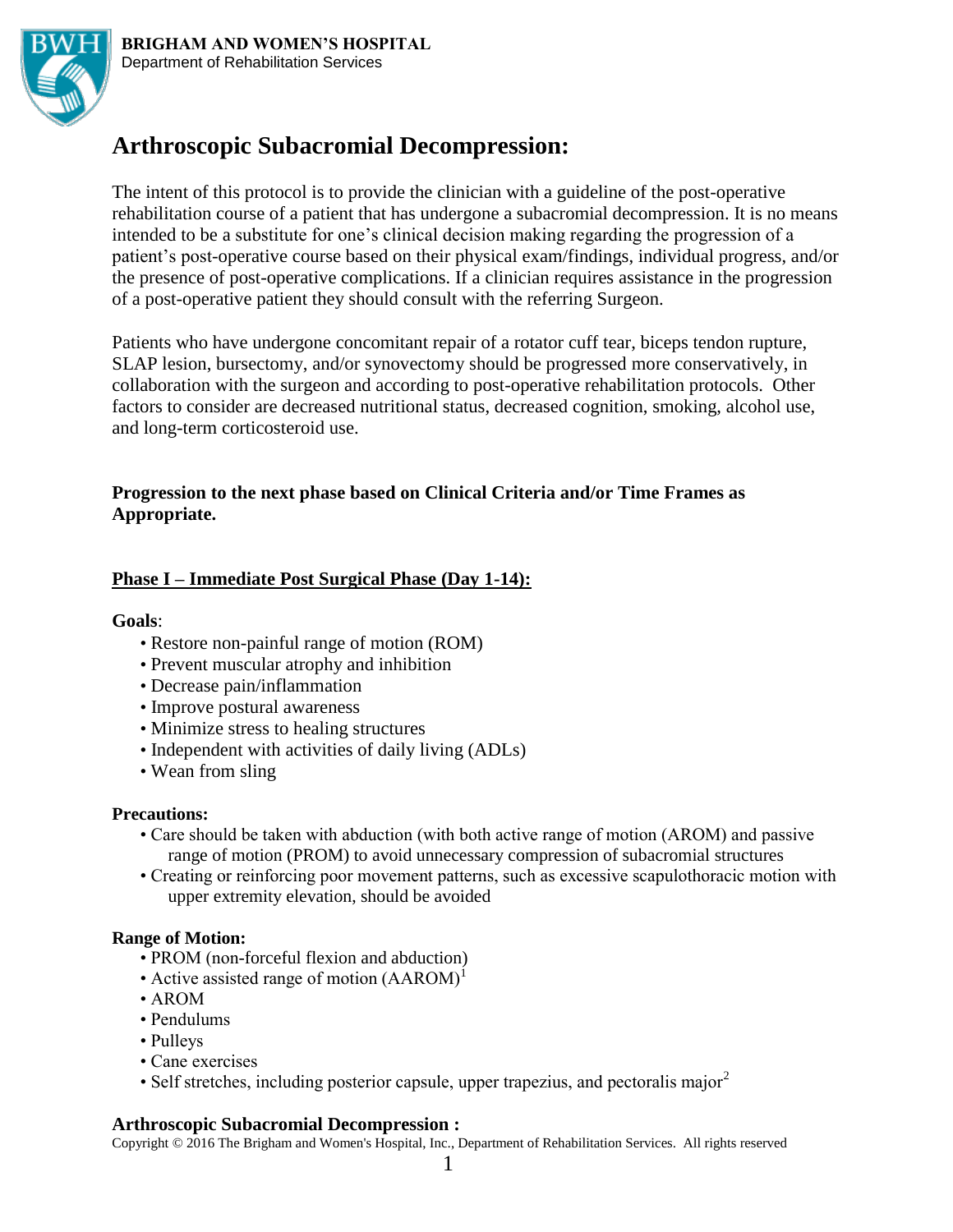#### **Strengthening:**

- Isometrics: scapular musculature, deltoid, and rotator cuff as appropriate
- Isotonic: theraband internal and external rotation in 0 degrees abduction

## $\bf{Modalities}^2$ :

- Cryotherapy
- Electrical stimulation and/or inferential current to decrease swelling and pain (as indicated and/or needed)

#### **Criteria for progression to phase 2:**

- Full active and passive ROM
- Minimal pain and tenderness

#### **Phase 2: Intermediate Phase (2-6 Weeks)**

#### **Goals:**

- Regain and improve muscular strength
- Normalize arthrokinematics
- Improve neuromuscular control of shoulder complex
- Continue to wean from sling if applicable

## Precautions<sup>1</sup>:

- Overhead activities
- Heavy lifting

#### **Exercises:**

- Initiate isotonic program with dumbbells
- Strengthen shoulder musculature- isometric, isotonic, Proprioceptive Neuromuscular Facilitation (PNF)
- Strengthen scapulothoracic musculature- isometric, isotonic, PNF
- Initiate upper extremity endurance exercises

#### **Manual Treatment:**

- Joint mobilization to improve/restore arthrokinematics if indicated
- Joint mobilization for pain modulation

#### **Modalities:**

- Cryotherapy
- Electrical stimulation interferential current to decrease swelling and pain (as indicated and/or needed)

#### **Criteria for Progression to Phase 3:**

- Full painless ROM
- No pain or tenderness on examination

#### **Arthroscopic Subacromial Decompression :**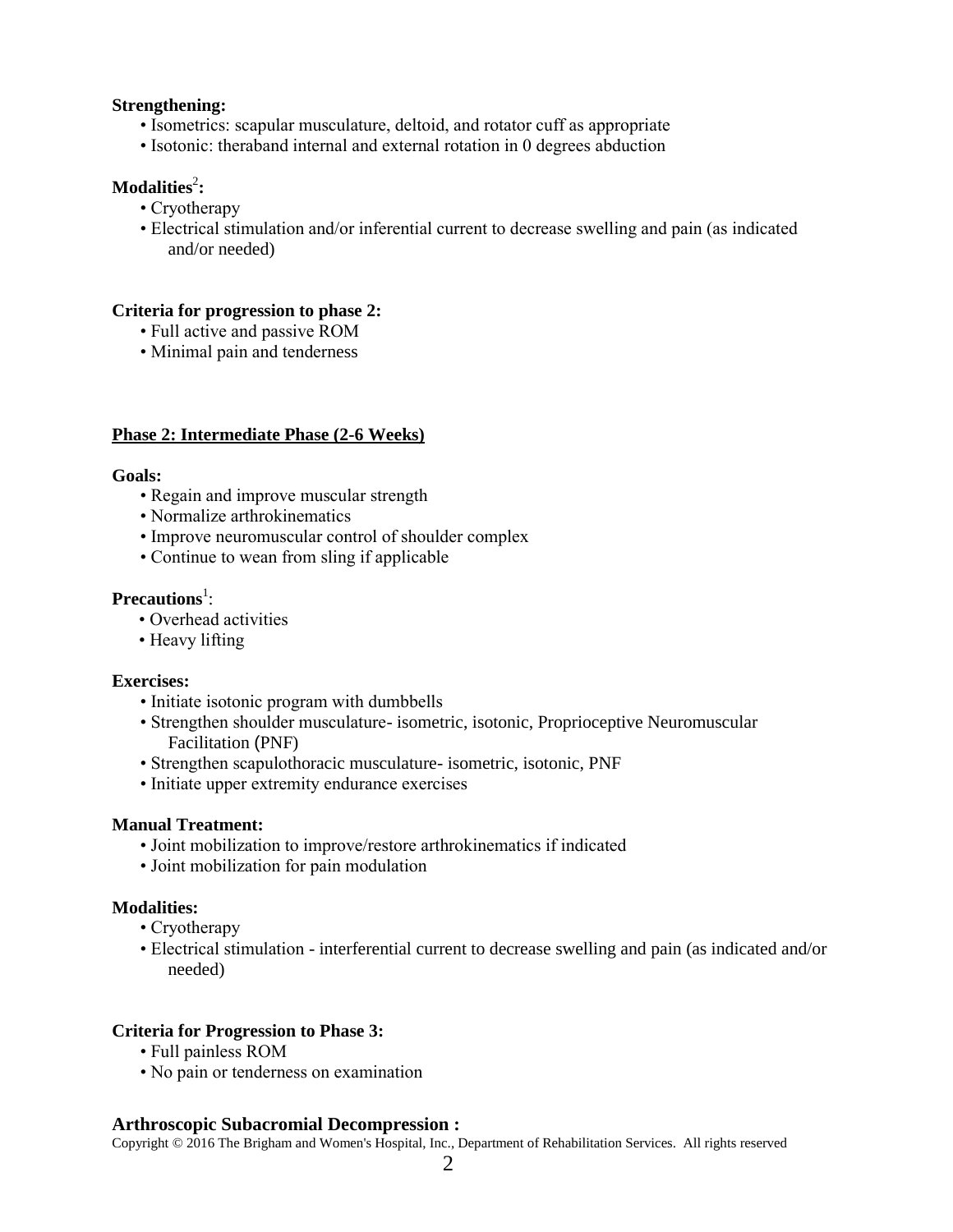## **Phase 3: Dynamic (Advanced) Strengthening Phase: (6 weeks and beyond)**

## **Goals:**

- Improve strength, power, and endurance
- Improve neuromuscular control
- Prepare athlete to begin to throw, and perform similar overhead activities or other sport specific activities

## **Emphasis of Phase 3:**

- High speed, high energy strengthening exercises
- Eccentric exercises $3$
- Diagonal patterns
- Workplace ergonomic assessment and/or work hardening program referral as needed  $<sup>1</sup>$ </sup>

## **Exercises:**

- Continue dumbbell strengthening (rotator cuff and deltoid)
- Progress theraband exercises to 90/90 position for internal rotation and external rotation (slow/fast sets)
- Theraband exercises for scapulothoracic musculature and biceps
- Plyometrics for rotator cuff
- PNF diagonal patterns
- Isokinetics
- Continue endurance exercises

## **Criteria for discharge from skilled therapy**

- Patient able to maintain non-painful AROM
- Maximized functional use of upper extremity
- Maximized muscular strength, power, and endurance
- Patient has returned to advanced functional activities

Author:

Ethan Jerome PT, 05/2005

Updated by Marie-Josee McKenzie PT, 05/2009

Reviewed. Reg B. Wilcox III, PT, 2016

## **Arthroscopic Subacromial Decompression :**